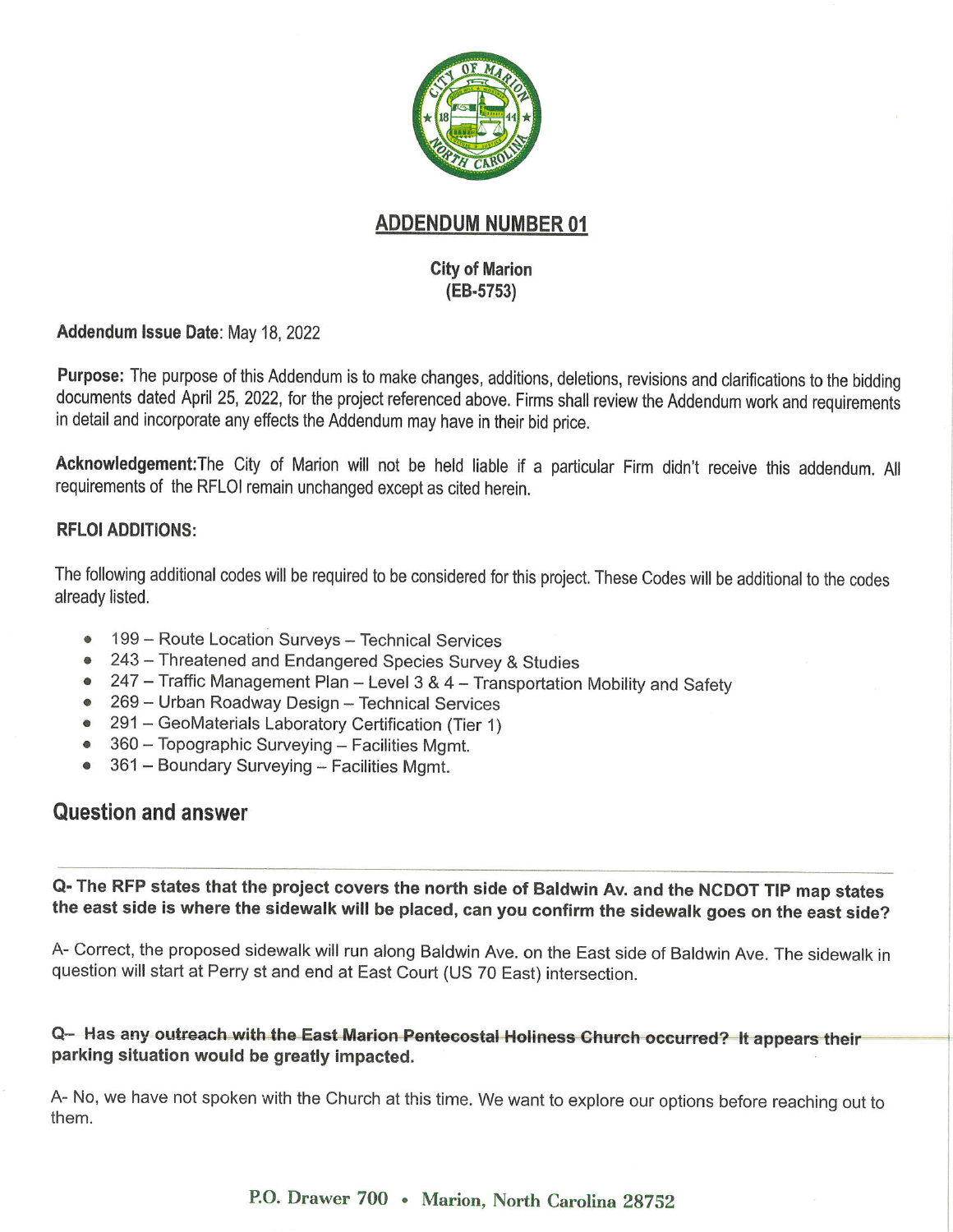Q- Is it correct to assume that the signal design is for the addition of pedestrian crossing signals at US-70 only?

A- The plan is to have a design for the US 70 intersection, but no firm plans are in place for this intersection.

**Note** 

No additional time will be extended to the deadline for submission of interested firms.

May 25th 2022 is still the deadline for submission of all RFLOI.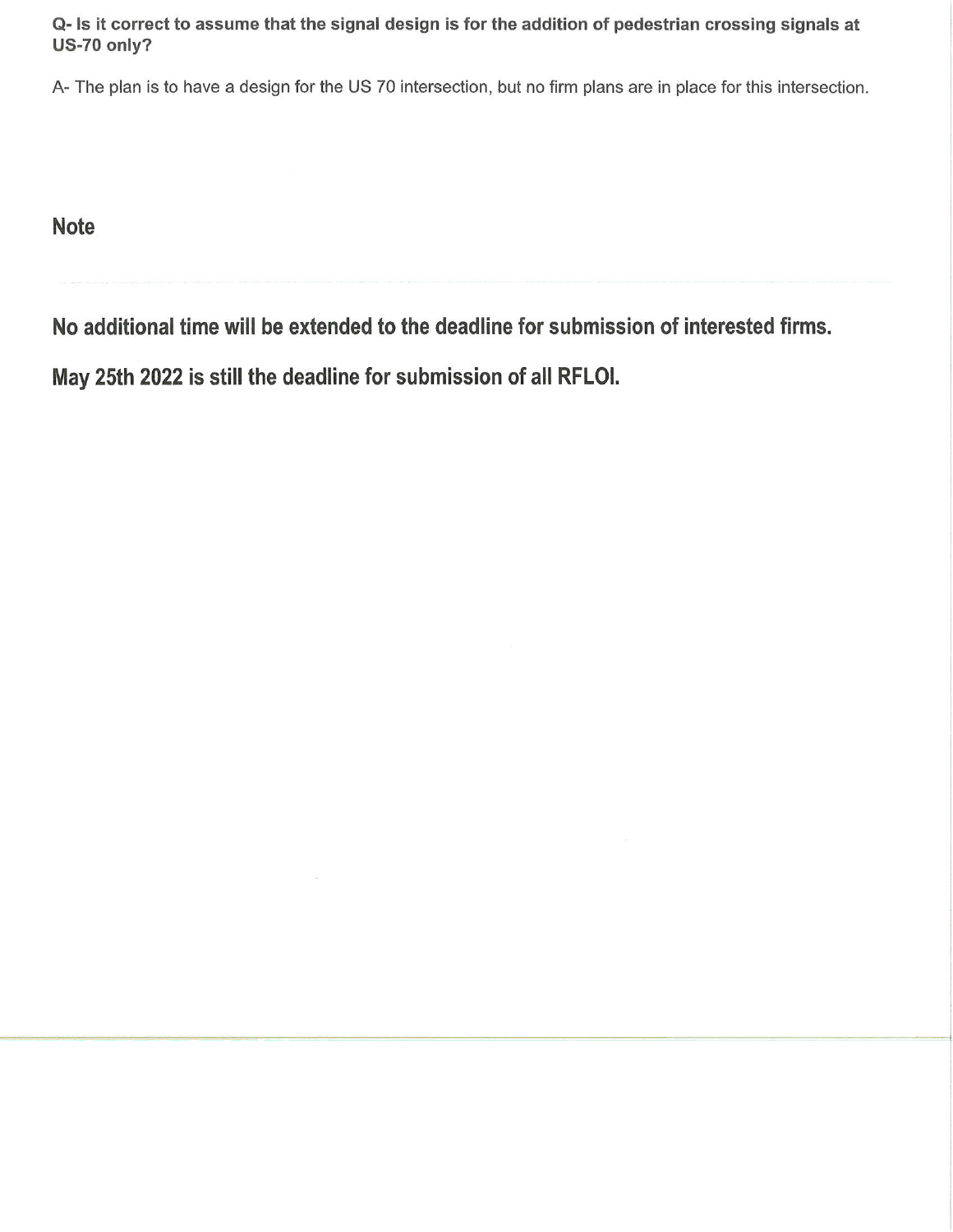

# **CITY of Marion**

# **REQUEST for LETTERS of INTEREST (RFLOI)**

TITLE: **Baldwin Ave Sidewalk Design (EB-5753)**

ISSUE DATE: **April 25, 2022**

SUBMITTAL DEADLINE: **May 25, 2022**

ISSUING AGENCY: **City of Marion**

# **SYNOPSIS**

#### **SUBCONSULTANTS ARE PERMITTED UNDER THIS CONTRACT.**

This contract shall be partially reimbursed with Federal-aid funding through the North Carolina Department of Transportation (Department). The solicitation, selection, and negotiation of a contract shall be conducted in accordance with all Department requirements and guidelines.

The primary and/or subconsultant firm(s) (*if Subconsultants are allowed under this RFLOI*) shall be pre-qualified to perform ALL of the work codes listed below for the City of Marion. Work Codes required are:

- **00032 Categorical Exclusions**
- • **00433 Hydraulic Design-Tier 1**
- **00070 Erosion and Sediment Control Design**
- **00270 Utility Coordination**
- **00362 Easement Surveying**
- **00171 Public Involvement**
- **00192 Right of Way Appraisals**
- • **00194 Right of way Negotiators**
- • **00070 Erosion Control and Sediment Control Design**
- • **00270 Signal Design**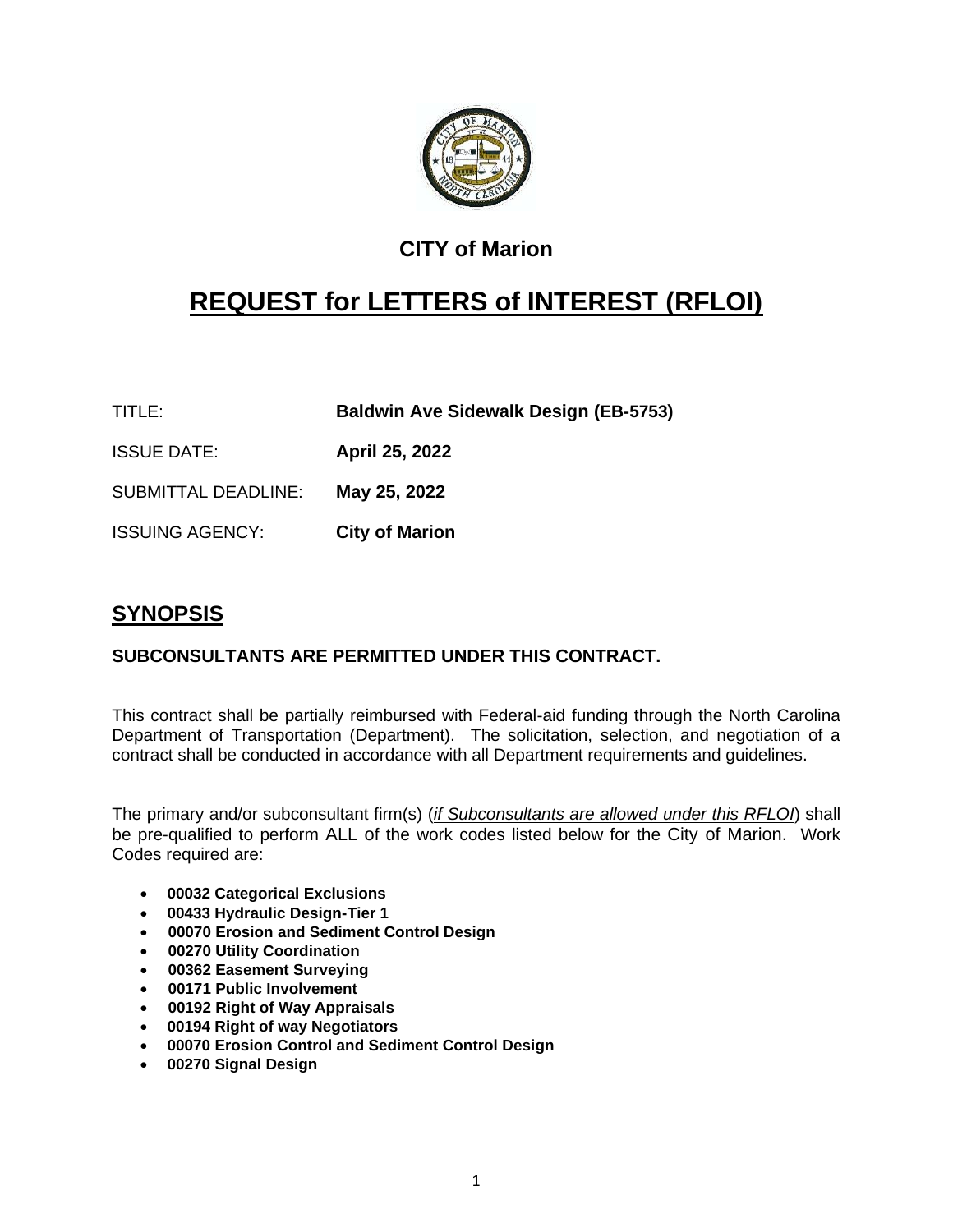**WORK CODES for each primary and/or subconsultant firm(s)** (*if Subconsultants are allowed under this RFLOI*) **SHALL be listed on the respective RS-2 FORMS (see section 'SUBMISSION ORGANIZATION AND INFORMATION REQUIREMENTS').**

This RFLOI is to solicit responses (LETTERS of INTEREST, or LOIs) from qualified firms to provide professional consulting services to:

### **PROJECT SUMMARY**

Provide design and development of full construction plans and specifications as well as required environmental documents for the Baldwin Ave. Sidewalk improvement project consisting of approximately 2500+/- lineal feet of sidewalk, curb and gutter, driveway crossings and alterations, utility relocations, pedestrian crossing upgrades, rail road crossing, storm water drainage and associated sidewalk accessories. The project covers the North side of Baldwin Ave SR 1703 starting at the intersection of Perry Street and going to US (Hwy) 70, (East Court Street). Plans must comply with ADA and NCDOT requirements.

### **SCOPE OF WORK**

Construction Drawings will be required to comply with NCDOT requirements. Design Engineer will perform a topographic survey of the project corridor, locating existing overhead and subsurface utilities. All data shall be prepared in MicroStation format.

Existing utilities above ground and subsurface are required to be identified. Design firm will assist City with any utility conflict that requires relocation in order to construct the improvements. This task may include utility coordination and relocation prior to Right of Way Certification.

Engineer will be required to evaluate existing stormwater infrastructure needs and maintain storm water flows including any required modifications to the existing infrastructure.

Permanent and temporary construction Easements may be required and including preparation of plats/maps and legal descriptions to assist with recording documents.

Engineer will be required to prepare cost estimates for the project including quantity line item takeoffs, including easement acquisition costs. Preliminary costs, intermediate and final cost estimates to be provided.

Environmental Documentation: All federally-funded projects must comply with the National Environmental Policy Act (NEPA). All applicable state and local agency approvals will be the responsibility of the design firm. Project corridor is not in a designated flood plain. A Categorical Exclusion approval and any other Agency approval that may have jurisdiction will be obtained by the design firm.

Design Firm will deliver Final Plans/Specifications/Bid Documents for Formal bid advertisement and will assist City with Pre-Bid Meeting and issuance of any addenda as required. A bid Tab will be prepared and all bids shall be vetted.

Electronic LOIs should be submitted in .pdf format using software such as Adobe, CutePDF PDF Writer, Docudesk deskPDF, etc.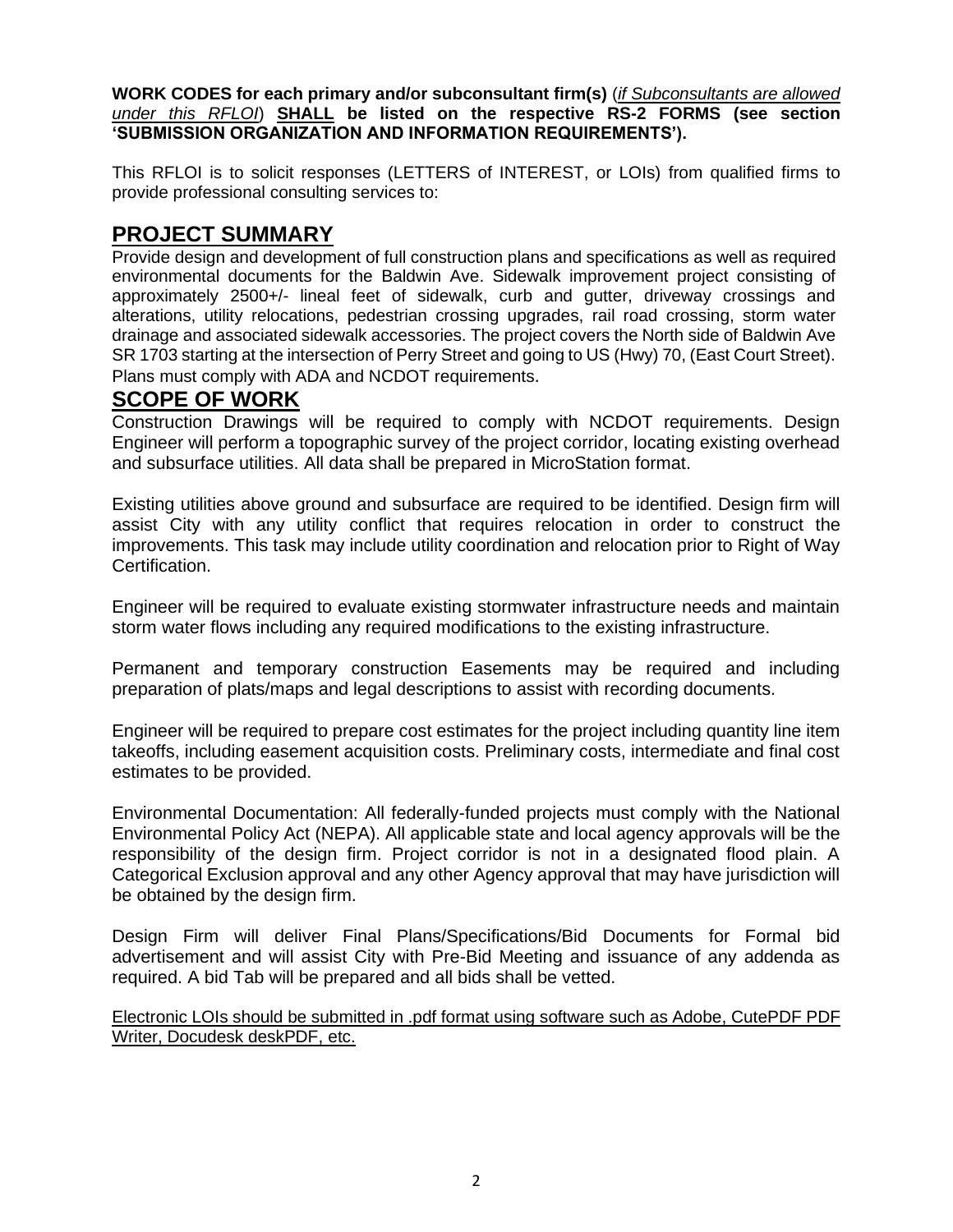# **PROPOSED CONTRACT TIME**

While a fixed schedule is not being provided, the City of Marion desires to move expeditiously towards construction.

### **PROPOSED CONTRACT PAYMENT TYPE**

After selection of consultant is made, the City will negotiate lump sum compensation with the selected firm. If the compensation amount cannot be successfully negotiated, the City will begin compensation negotiations with the next firm in line, and so on.

### **SUBMITTAL FORMAT**

LOIs SHALL be received **ELECTRONICALLY no later than 5:00 PM, May 25, 2022.**

#### **The address for electronic deliveries is:** *driddle@marionnc.org*

#### **LOIs received after this deadline will not be considered.**

Except as provided below any firm wishing to be considered must be properly registered with the Office of the Secretary of State and with the North Carolina Board of Examiners for Engineers and Surveyors. Any firm proposing to use corporate subsidiaries or subcontractors must include a statement that these companies are properly registered with the North Carolina Board of Examiners for Engineers and Surveyors and/or the NC Board for Licensing of Geologists. The Engineers performing the work and in responsible charge of the work must be registered Professional Engineers in the State of North Carolina and must have a good ethical and professional standing. It will be the responsibility of the selected private firm to verify the registration of any corporate subsidiary or subcontractor prior to submitting a Letter of Interest. Firms which are not providing engineering services need not be registered with the North Carolina Board of Examiners for Engineers and Surveyors. Some of the services being solicited may not require a license. It is the responsibility of each firm to adhere to all laws of the State of North Carolina.

The firm must have the financial ability to undertake the work and assume the liability. The selected firm(s) will be required to furnish proof of Professional Liability insurance coverage in the minimum amount of \$1,000,000.00. The firm(s) must have an adequate accounting system to identify costs chargeable to the project.

### **SUBMITTAL REQUIREMENTS**

All LOIs are limited to **Fifteen** (**15** pages) (RS-2 forms are not included in the page count) inclusive of the cover sheet and shall be typed on 8-1/2" x 11" sheets, single-spaced.

LOIs containing more than Fifteen (**15)** pages will not be considered.

#### **Firms submitting LOIs are encouraged to carefully check them for conformance to the requirements stated above. If LOIs do not meet ALL of these requirements they may be disqualified.**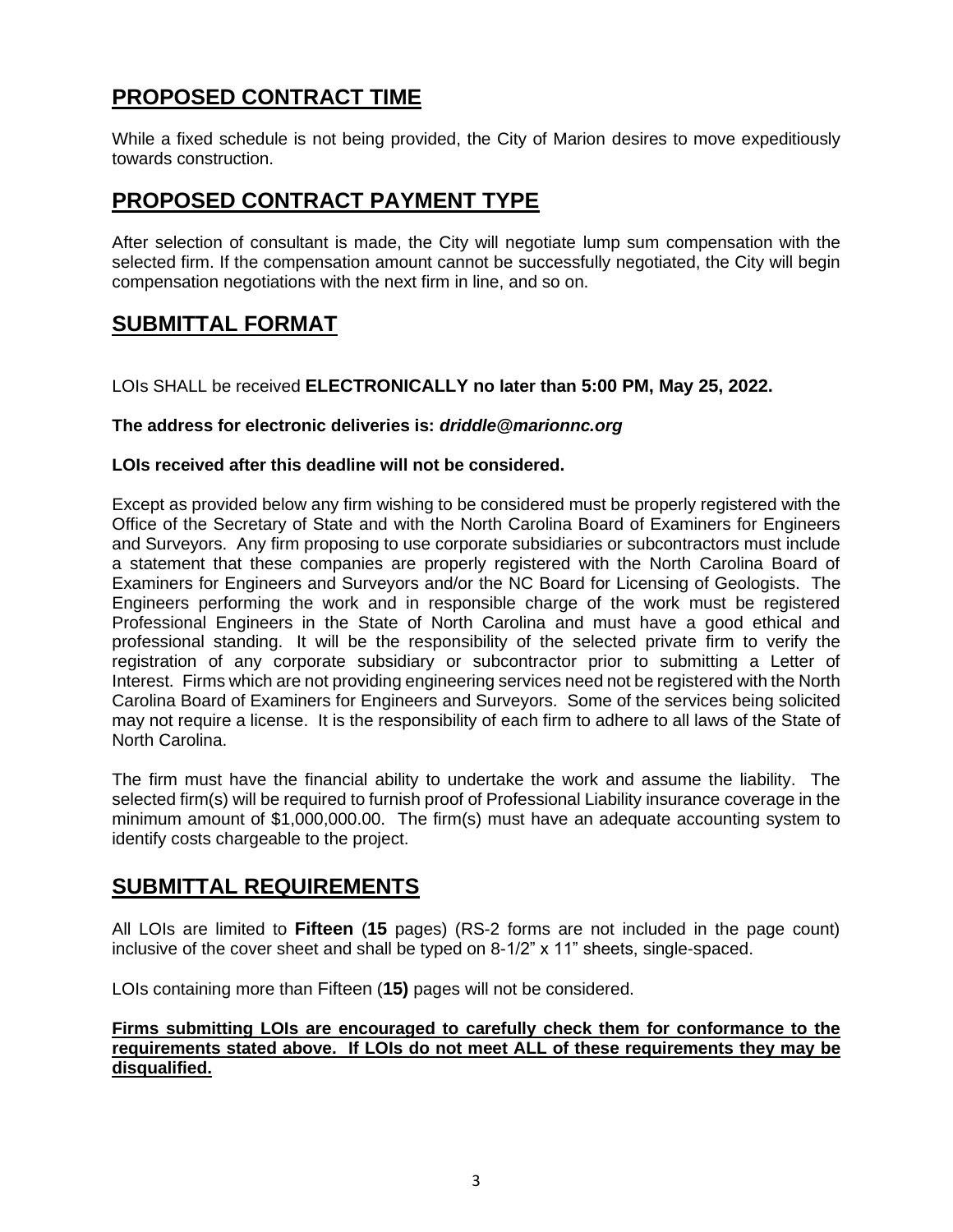# **SELECTION PROCESS**

Following is a general description of the selection process:

- The City's Selection Committee (CSC) will review all qualifying LOI submittals.
- In order to be considered for selection, consultants must submit a complete response to this RFLOI prior to the specified deadlines. Failure to submit all information in a timely manner will result in disqualification.
- The CSC will review LOI packages and firms will be ranked.
- The CSC may choose to shortlist a minimum of three (3) firms to be interviewed.

# **SMALL PROFESSIONAL SERVICE FIRM (SPSF) PARTICIPATION**

The Department encourages the use of Small Professional Services Firms (SPSF). Small businesses determined to be eligible for participation in the SPSF program are those meeting size standards defined by Small Business Administration (SBA) regulations, 13 CFR Part 121 in Sector 54 under the North American Industrial Classification System (NAICS). The SPSF program is a race, ethnicity, and gender neutral program designed to increase the availability of contracting opportunities for small businesses on federal, state or locally funded contracts. SPSF participation is not contingent upon the funding source.

The Firm, at the time the Letter of Interest is submitted, shall submit a listing of all known SPSF firms that will participate in the performance of the identified work. The participation shall be submitted on the Department's Subconsultant Form RS-2. RS-2 forms may be accessed on the Department's website at [NCDOT Electronic Forms.](https://apps.dot.state.nc.us/quickfind/forms/Default.aspx)

The SPSF must be qualified with the Department to perform the work for which they are listed.

Real-time information about firms doing business with the Department and firms that are SPSF certified through the Contractual Services Unit is available in the Directory of Transportation Firms. The Directory can be accessed on the Department's website at [Directory of Firms](https://apps.dot.state.nc.us/vendor/directory/) -- Complete listing of certified and prequalified firms.

The listing of an individual firm in the Department's directory shall not be construed as an endorsement of the firm.

### **PREQUALIFICATION**

The Department maintains on file the qualifications and key personnel for each approved discipline, as well as any required samples of work. Each year on the anniversary date of the company, the firm shall renew their prequalified disciplines. If your firm has not renewed its application as required by your anniversary date or if your firm is not currently prequalified, please submit an application to the Department **prior to submittal of your LOI**. An application may be accessed on the Department's website at [Prequalifying Private Consulting Firms](https://connect.ncdot.gov/business/Prequal/Pages/Private-Consulting-Firm.aspx) -- Learn how to become Prequalified as a Private Consulting Firm with NCDOT. Having this data on file with the Department eliminates the need to resubmit this data with each letter of interest.

Even though specific DBE/MBE/WBE goals are not required for this project, the Department of Transportation is committed to providing opportunity for small and disadvantaged businesses to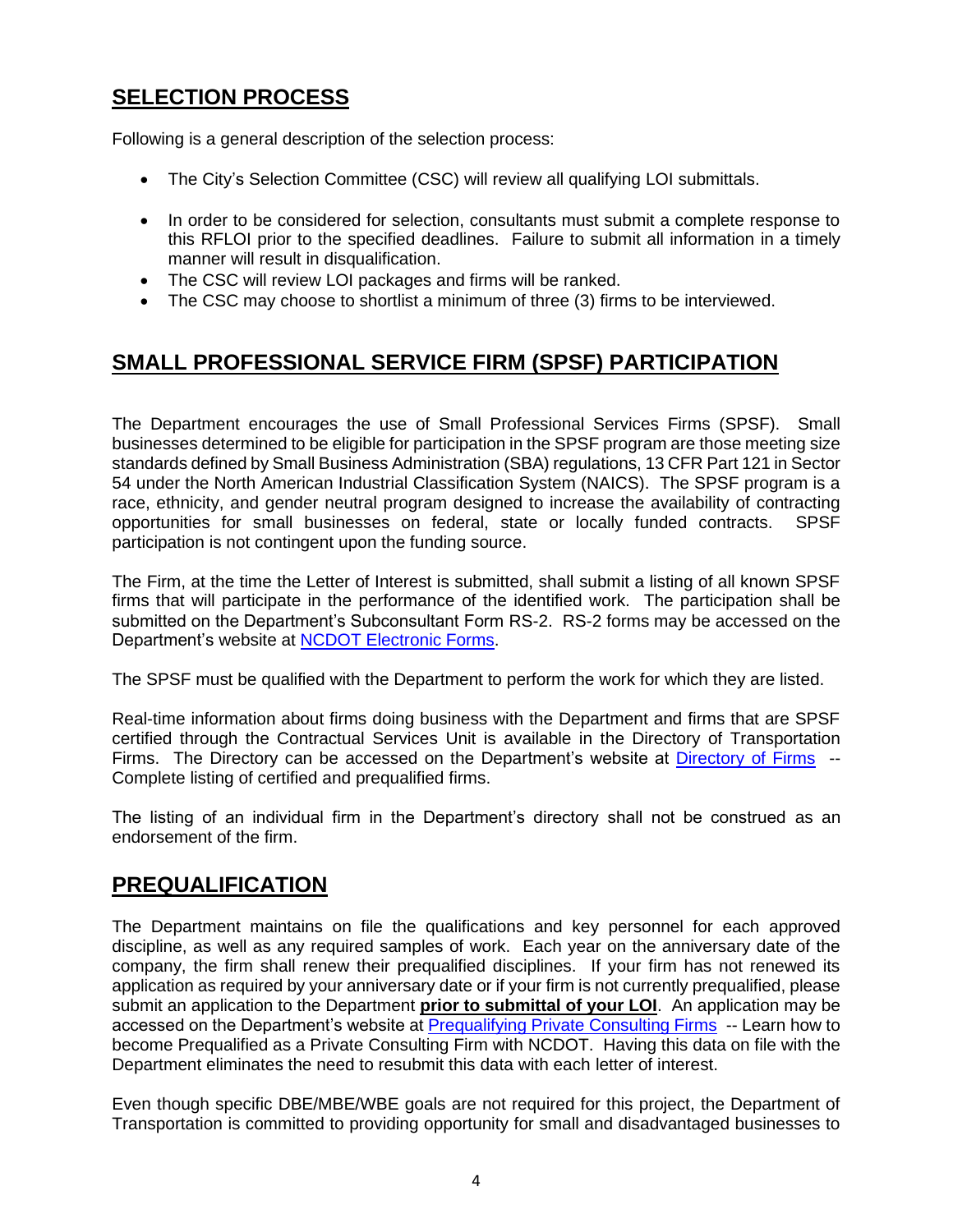perform on its contracts through established Department goals. The Firm, subconsultant and sub firm shall not discriminate on the basis of race, religion, color, national origin, age, disability or sex in the performance of this contract.

## **SELECTION CRITERIA**

#### **All prequalified firms who submit responsive letters of interest will be considered.**

In selecting a firm/team, the CSC will take into consideration qualification information including such factors as:

- 1. Experience with similar projects comparable in type, size, and complexity- 25%
- 2. Firm's understanding of the specific project objectives- 25%
- 3. Firm's ability to provide turnkey and comprehensive solutions- 25%
- 4. Firm's ability to complete design, obtain permits, etc.- 25%

After reviewing qualifications, if firms are equal on the evaluation review, then those qualified firms with proposed SPSF participation will be given priority consideration.

### **SUBMISSION ORGANIZATION AND INFORMATION REQUIREMENTS**

The LOI should be addressed to **Dewayne Riddle, Assistant Public Works Director** and must include the name, address, telephone number, and e-mail address of the prime consultant's contact person for this RFLOI.

The LOI must also include the information outlined below:

Section 1 - Cover/Introductory Letter

The letter should demonstrate the consultant's overall qualifications to fulfill the requirements of the scope of work and should contain the following elements of information:

- Expression of firm's interest in the work;
- **EXECUTE:** Statement of whether firm is on register;
- Date of most recent private engineering firm qualification;
- Statement regarding firm's(') possible conflict of interest for the work; and
- Summation of information contained in the letter of interest.

#### Section 2 - Evaluation Factors

This section should contain information regarding evaluation and other factors listed in the advertisement such as:

- A brief synopsis of the firm's previous planning, design and bidding assistance experience that is focused to the type of project advertised for services [performed within last seven (7) years];
- The number of employees within the firm:
- **•** A brief description of the firm's approach to performing planning, design and bidding assistance for this work, including the firm's understanding of their responsibility with regard to safety, contract administration, environmental responsibility, claims, and project delivery;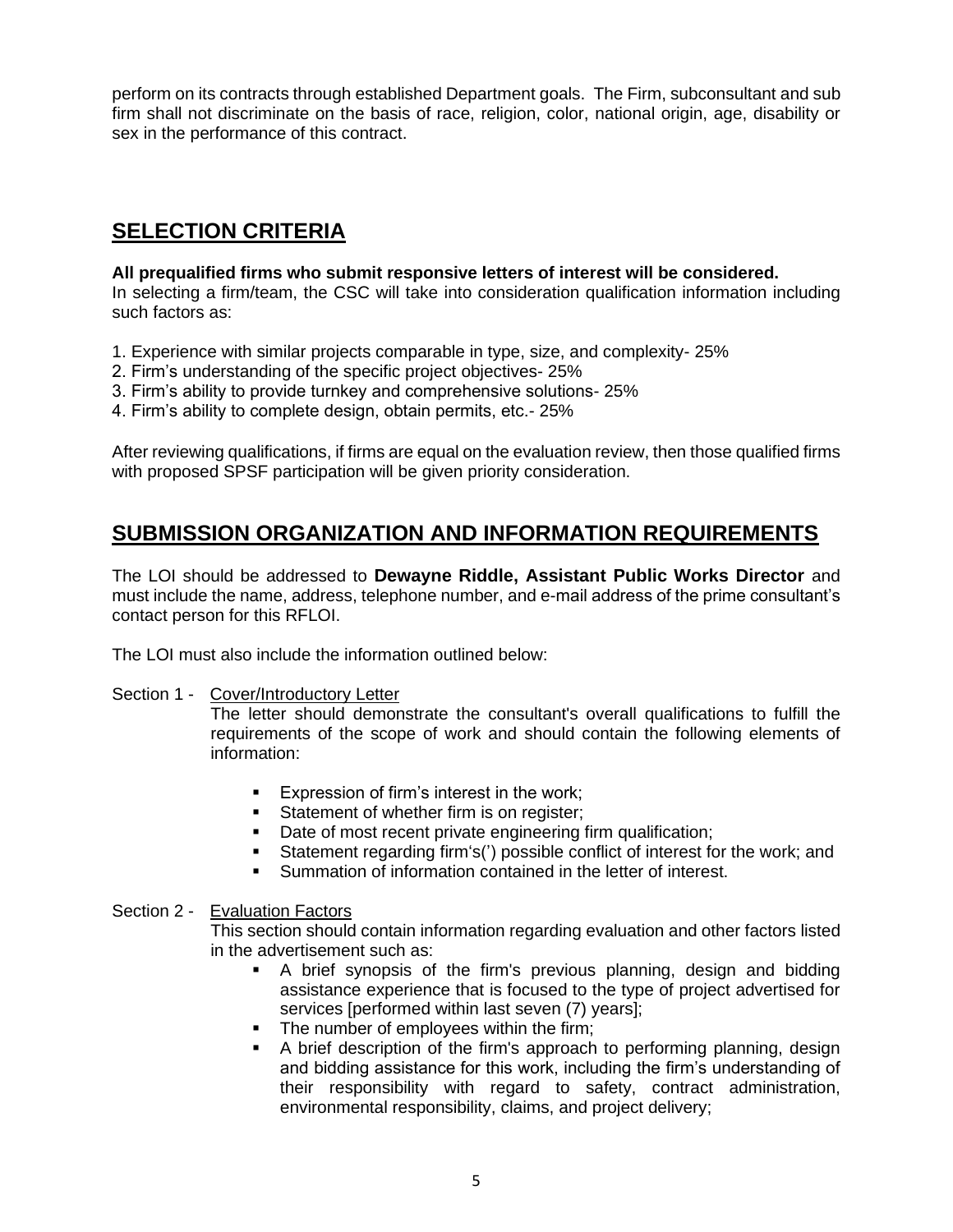- The proposed personnel to be assigned to the work by discipline, their availability date on the project.
- **■** Identify project personnel/subconsultants' qualifications and experience as related to this work;
- Unique qualifications of key team members; and
- Any innovative approaches to be used.
- Section 3 Supportive Information
	- This section should contain the following information:
		- Capacity Chart/Graph (available work force);
		- Organizational chart indicating personnel to be assigned by discipline;
		- **EXECUTE:** Resumes of key personnel such as Engineers and Technicians (Transportation Technician III and IV levels only)
		- Names, classifications, and location(s) of the firms' North Carolina employees and resources to be assigned to the advertised work; and
		- Other information.

*Note:* If a project team or subconsultant encounters personnel changes, or any other changes of significance dealing with the company, NCDOT should be notified immediately.

### **APPENDICES-CONSULTANT CERTIFICATION Form RS-2**

Completed Form RS-2 forms SHALL be submitted with the firm's letter of interest. This section is limited to the number of pages required to provide the requested information.

Submit Form RS-2 forms for the following:

- **Prime Consultant firm**
	- ➢ Prime Consultant Form RS-2 Rev 1/14/08; and
- **ANY/ALL Subconsultant firms** (*If Subconsultants are allowed under this RFLOI*) to be, or anticipated to be, utilized by your firm.
	- ➢ Subconsultant Form RS-2 Rev 1/15/08.
	- $\triangleright$  In the event the firm has no subconsultant, it is required that this be indicated on the Subconsultant Form RS-2 by entering the word "None" or the number "ZERO" and signing the form.

Complete and sign each Form RS-2 (instructions are listed on the form).

The required forms are available on the Department's website at:

https://connect.ncdot.gov/business/consultants/Pages/Guidelines-Forms.aspx.

[Prime Consultant Form RS-2](http://www.ncdot.org/doh/forms/files/PrimeFormRS2.doc)

[Subconsultant Form RS-2](http://www.ncdot.org/doh/forms/files/SubconsultantFormRS2.doc)